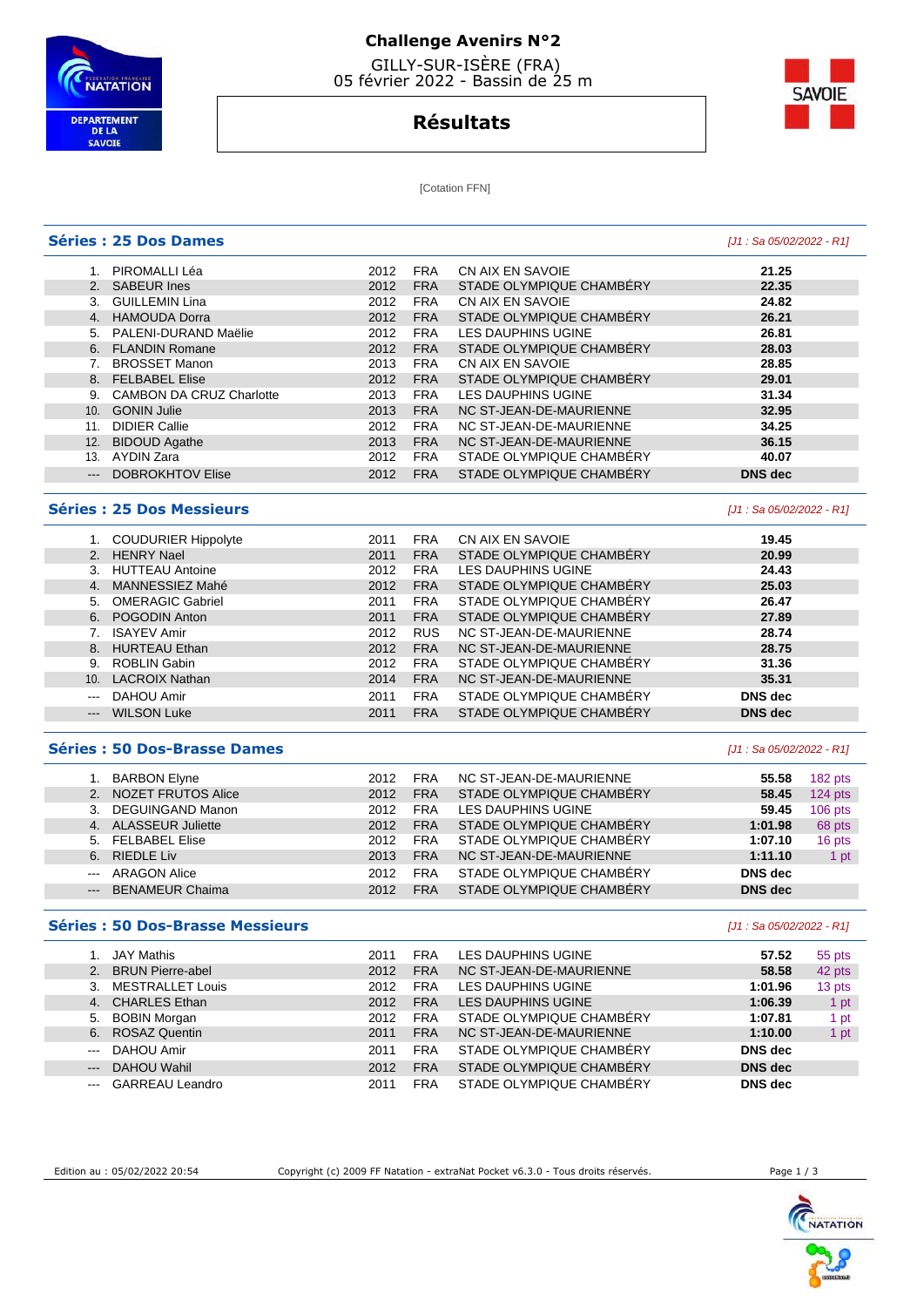

## **Challenge Avenirs N°2**

 GILLY-SUR-ISÈRE (FRA) 05 février 2022 - Bassin de 25 m

**Résultats**

# **SAVOIE**

#### **Séries : 100 Nage Libre Dames**

1. PIROMALLI Léa 2012 FRA<br>
50 m : 43.19 (43.19) 100 m : 1:30.08 (46.89) [1:30.08]

2. BARBON Elyne 2012 FRA<br>
50 m : 46.46 (46.46) 100 m : 1:37.14 (50.68) [1:37.14]

**3. BROSSET Manon** 2013 FRA 50 m :  $\frac{2013}{11143.75}$   $\frac{11143.75}{11143.75}$  [1:43.75]

4. GUILLEMIN Lina 2012 FRA<br>  $\frac{50 \text{ m}}{2}$  100 m; 1:47.41 **(57.49)** [1:47.41]

5. PALENI-DURAND Maëlie 2012 FRA 100 m : 1:49.26 (1:49.26 pm : 1:49.26 pm : 1:49.26 pm : 1:49.26 pm : 1:49.26 p

**6. NOZET FRUTOS Alice** 2012 FRA 50 m : 52.91 (52.91) 100 m : 2:03.66 (1:10.75) [2:03.66] 50 m : 52.91 (52.91) 100 m : 2:03.66 (1:10.75) [2:03.66] 7. RIEDLE Liv 2013 FRA 50 m : 59.40 (59.40) 100 m : 2:08.92 (1:09.52) [2:08.92] --- ARAGON Alice 2012 FRA

|                                                                                                | es: 100 Nage Libre Dames                               |                             |                    |                                                                        |                           | [J1 : Sa 05/02/2022 - R1] |           |
|------------------------------------------------------------------------------------------------|--------------------------------------------------------|-----------------------------|--------------------|------------------------------------------------------------------------|---------------------------|---------------------------|-----------|
| $1_{-}$                                                                                        | PIROMALLI Léa<br>43.19 (43.19)                         | $100 \text{ m}$ :           | 1:30.08            | <b>FRA</b><br>2012<br>(46.89)<br>[1:30.08]                             | CN AIX EN SAVOIE          | 1:30.08                   | 311 pts   |
|                                                                                                | 2. BARBON Elyne                                        |                             |                    | <b>FRA</b><br>2012                                                     | NC ST-JEAN-DE-MAURIENNE   | 1:37.14                   | $195$ pts |
|                                                                                                | 46.46 (46.46)<br>3. BROSSET Manon<br>$\cdots$          | 100 m:<br>$100 \text{ m}$ : | 1:37.14<br>1:43.75 | (50.68)<br>[1:37.14]<br><b>FRA</b><br>2013<br>(1:43.75)<br>[1:43.75]   | CN AIX EN SAVOIE          | 1:43.75                   | 111 $pts$ |
| 4.                                                                                             | <b>GUILLEMIN Lina</b><br>49.92 (49.92)                 | $100 \text{ m}$ :           | 1:47.41            | <b>FRA</b><br>2012<br>(57.49)<br>[1:47.41]                             | CN AIX EN SAVOIE          | 1:47.41                   | 74 pts    |
|                                                                                                | 5. PALENI-DURAND Maëlie<br>$- - -$                     | $100 \text{ m}$ :           | 1:49.26            | <b>FRA</b><br>2012<br>(1:49.26)<br>[1:49.26]                           | <b>LES DAUPHINS UGINE</b> | 1:49.26                   | 59 pts    |
| 6.                                                                                             | <b>NOZET FRUTOS Alice</b>                              |                             |                    | <b>FRA</b><br>2012                                                     | STADE OLYMPIQUE CHAMBERY  | 2:03.66                   | 1 pt      |
| 7.                                                                                             | (52.91)<br>52.91<br><b>RIEDLE Liv</b><br>59.40 (59.40) | 100 m:<br>$100 \text{ m}$ : | 2:03.66<br>2:08.92 | (1:10.75)<br>[2:03.66]<br><b>FRA</b><br>2013<br>(1:09.52)<br>[2:08.92] | NC ST-JEAN-DE-MAURIENNE   | 2:08.92                   | 1 pt      |
| $\qquad \qquad - -$                                                                            | <b>ARAGON Alice</b>                                    |                             |                    | <b>FRA</b><br>2012                                                     | STADE OLYMPIQUE CHAMBERY  | <b>DNS</b> dec            |           |
| $\frac{1}{2} \left( \frac{1}{2} \right) \left( \frac{1}{2} \right) \left( \frac{1}{2} \right)$ | <b>BENAMEUR Chaima</b>                                 |                             |                    | <b>FRA</b><br>2012                                                     | STADE OLYMPIQUE CHAMBERY  | DNS dec                   |           |

#### **Séries : 100 Nage Libre Messieurs Séries : 100 Nage Libre Messieurs and Community Community Community Community**

|                     | <b>BONY Charly</b>         |                   |         | 2011      | <b>FRA</b> | STADE OLYMPIQUE CHAMBERY        | 1:23.62 | 349 pts   |
|---------------------|----------------------------|-------------------|---------|-----------|------------|---------------------------------|---------|-----------|
| $50 m$ :            | (40.67)<br>40.67           | $100 m$ : 1:23.62 |         | (42.95)   | [1:23.62]  |                                 |         |           |
| 2.                  | <b>COUDURIER Hippolyte</b> |                   |         | 2011      | <b>FRA</b> | <b>CN AIX EN SAVOIE</b>         | 1:28.94 | 257 pts   |
| $50 m$ :            | (41.58)<br>41.58           | 100 m:            | 1:28.94 | (47.36)   | [1:28.94]  |                                 |         |           |
| 3.                  | <b>HENRY Nael</b>          |                   |         | 2011      | <b>FRA</b> | STADE OLYMPIQUE CHAMBERY        | 1:34.70 | $173$ pts |
| $50 m$ :            | ---                        | 100 m:            | 1:34.70 | (1:34.70) | [1:34.70]  |                                 |         |           |
| $\mathbf{4}$        | MANNESSIEZ Mahé            |                   |         | 2012      | <b>FRA</b> | STADE OLYMPIQUE CHAMBERY        | 1:50.32 | 29 pts    |
| 50 m:               | (51.04)<br>51.04           | 100 m:            | 1:50.32 | (59.28)   | [1:50.32]  |                                 |         |           |
| 5.                  | ROSAZ Quentin              |                   |         | 2011      | <b>FRA</b> | NC ST-JEAN-DE-MAURIENNE         | 1:51.15 | 24 pts    |
| $50 m$ :            | (50.58)<br>50.58           | $100 \text{ m}$ : | 1:51.15 | (1:00.57) | [1:51.15]  |                                 |         |           |
| 6.                  | <b>BRUN Pierre-abel</b>    |                   |         | 2012      | <b>FRA</b> | NC ST-JEAN-DE-MAURIENNE         | 1:52.07 | 20 pts    |
| 50 m:               | ---                        | 100 m:            | 1:52.07 | (1:52.07) | 1:52.07    |                                 |         |           |
|                     | <b>OMERAGIC Gabriel</b>    |                   |         | 2011      | <b>FRA</b> | STADE OLYMPIQUE CHAMBERY        | 1:57.95 | 2 pts     |
| $50 m$ :            | (53.10)<br>53.10           | $100 \text{ m}$ : | 1:57.95 | (1:04.85) | [1:57.95]  |                                 |         |           |
| $\qquad \qquad - -$ | <b>WILSON Luke</b>         |                   |         | 2011      | <b>FRA</b> | <b>STADE OLYMPIQUE CHAMBERY</b> | DNS dec |           |
|                     |                            |                   |         |           |            |                                 |         |           |

#### **Séries : 25 Nage Libre Dames Contract Contract Contract Contract Contract Contract Contract Contract Contract Contract Contract Contract Contract Contract Contract Contract Contract Contract Contract Contract Contract C**

|       | <b>SABEUR Ines</b>              | 2012 | <b>FRA</b> | STADE OLYMPIQUE CHAMBÉRY | 19.45   |  |
|-------|---------------------------------|------|------------|--------------------------|---------|--|
|       | 2. GUILLEMIN Lina               | 2012 | <b>FRA</b> | CN AIX EN SAVOIE         | 20.16   |  |
|       | <b>DOBROKHTOV Elise</b>         | 2012 | <b>FRA</b> | STADE OLYMPIQUE CHAMBERY | 20.80   |  |
| 4.    | <b>BROSSET Manon</b>            | 2013 | <b>FRA</b> | CN AIX EN SAVOIE         | 20.85   |  |
|       | 5. DEGUINGAND Manon             | 2012 | <b>FRA</b> | LES DAUPHINS UGINE       | 21.11   |  |
|       | 6. HAMOUDA Dorra                | 2012 | <b>FRA</b> | STADE OLYMPIQUE CHAMBERY | 24.26   |  |
|       | <b>CAMBON DA CRUZ Charlotte</b> | 2013 | <b>FRA</b> | LES DAUPHINS UGINE       | 26.14   |  |
|       | 8. DIDIER Callie                | 2012 | <b>FRA</b> | NC ST-JEAN-DE-MAURIENNE  | 29.47   |  |
| 9.    | <b>GONIN Julie</b>              | 2013 | <b>FRA</b> | NC ST-JEAN-DE-MAURIENNE  | 35.63   |  |
| 10.   | AYDIN Zara                      | 2012 | <b>FRA</b> | STADE OLYMPIQUE CHAMBERY | 38.73   |  |
| 11.   | <b>BIDOUD Agathe</b>            | 2013 | <b>FRA</b> | NC ST-JEAN-DE-MAURIENNE  | 44.61   |  |
| $---$ | <b>BENAMEUR Chaima</b>          | 2012 | <b>FRA</b> | STADE OLYMPIQUE CHAMBÉRY | DNS dec |  |

#### **Séries : 25 Nage Libre Messieurs Contract Contract Contract Contract Contract Contract Contract Contract Contract Contract Contract Contract Contract Contract Contract Contract Contract Contract Contract Contract Contra**

|    | <b>BONY Charly</b> | 2011 | <b>FRA</b> | STADE OLYMPIQUE CHAMBÉRY | 15.90 |
|----|--------------------|------|------------|--------------------------|-------|
| 2. | <b>HENRY Nael</b>  | 2011 | <b>FRA</b> | STADE OLYMPIQUE CHAMBÉRY | 18.20 |
|    | JAY Mathis         | 2011 | <b>FRA</b> | LES DAUPHINS UGINE       | 21.05 |
| 4. | <b>ISAYEV Amir</b> | 2012 | <b>RUS</b> | NC ST-JEAN-DE-MAURIENNE  | 23.02 |
|    | 5. CHARLES Ethan   | 2012 | <b>FRA</b> | LES DAUPHINS UGINE       | 23.34 |
|    | 6. HUTTEAU Antoine | 2012 | <b>FRA</b> | LES DAUPHINS UGINE       | 23.49 |
|    | POGODIN Anton      | 2011 | <b>FRA</b> | STADE OLYMPIQUE CHAMBÉRY | 24.43 |
|    |                    |      |            |                          |       |

 **Edition au : 05/02/2022 20:54 Copyright (c) 2009 FF Natation - extraNat Pocket v6.3.0 - Tous droits réservés. Page 2 / 3**